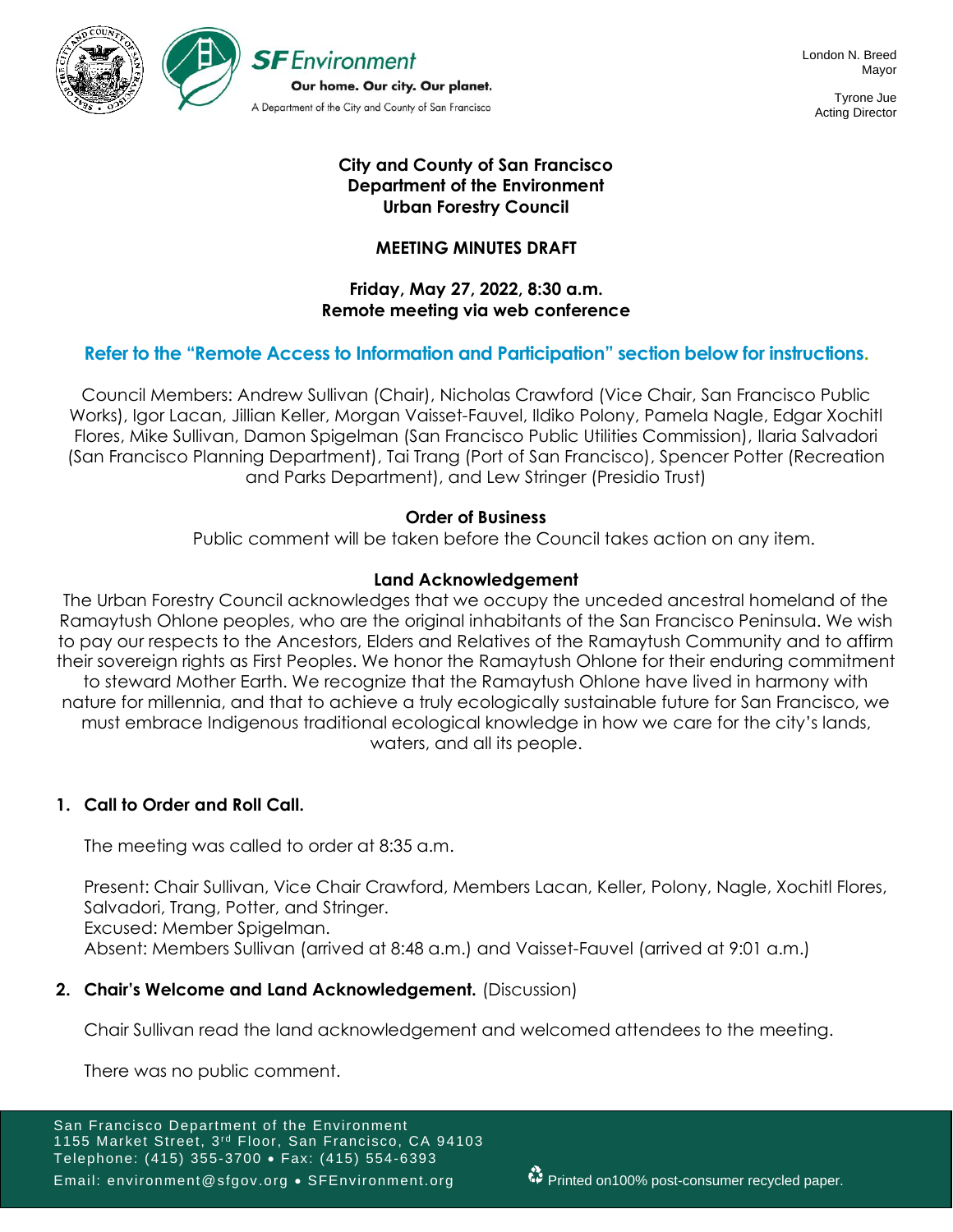**3. Review and vote on whether to approve Resolution File 2022-04-UFC, Resolution Making Findings to Allow Teleconferenced Meetings Under California Government Code Section 54953(e)**.

Speaker: Peter Brastow, Urban Forestry Council Coordinator (Explanatory Document: Resolution File 2022-04-UFC) (Discussion and Action)

There was no public comment.

Upon a motion by Chair Sullivan and a second by Member Lacan, the resolution was approved without objection. (Ayes: Chair Sullivan, Vice Chair Crawford, Members Lacan, Keller, Polony, Nagle, Xochitl Flores, Salvadori, Trang, Potter, and Stringer; Noes: None; Excused: Member Spiegelman; Absent: Members Vaisset-Fauvel and Sullivan)

**4. Adoption of Minutes of the March 25, 2022, Urban Forestry Council Regular Meeting.** (Explanatory Document: March 25, 2022, Draft Minutes) (Discussion and Action)

There was no public comment.

Upon a motion by Vice Chair Crawford and a second by Chair Sullivan, the draft minutes were approved without objection. (Ayes: Chair Sullivan, Vice Chair Crawford, Members Lacan, Keller, Polony, Nagle, Xochitl Flores, Salvadori, Trang, Potter, and Stringer; Noes: None; Excused: Member Spiegelman; Absent: Members Vaisset-Fauvel and Sullivan)

**5. General Public Comment**: Members of the public may address the Council on matters that are within the Council's jurisdiction and are not on today's agenda. (Discussion)

Member Sullivan joined the meeting.

There was no public comment.

**6. Discussion and vote on approval of Resolution File 2022-05-UFC endorsing the Department of the Environment proposed 2022-2023 fiscal year budget, including the General Fund request.**  Speaker: Ildiko Polony, Council Member. (Explanatory Document: Draft resolution No. 2022-05-UFC endorsing Department of the Environment 2022-2023 budget) (Discussion and Action)

Member Polony summarized the resolution. Members expressed support for the resolution and discussed the Department's prospects for securing funding from the City's General Fund.

Member Vaisset-Fauvel joined the meeting.

There was no public comment.

Upon a motion by Chair Sullivan and a second by Member Sullivan, the resolution was approved without objection (Ayes: Chair Sullivan, Vice Chair Crawford, Members Lacan, Keller, Polony, Nagle, Xochitl Flores, Sullivan, Salvadori, Trang, Potter, and Stringer; Noes: None; Excused: Member Spiegelman; Abstention: Member Vaisset-Fauvel)

**7. Discussion of the Urban Forestry Council Strategic Plan's fundraising and communications priorities.**  Speaker: Ildiko Polony, Council Member. (Discussion and Possible Action) (Explanatory Documents: 2019 UFC Strategic Plan; Strategic Plan priorities matrix updated 2022)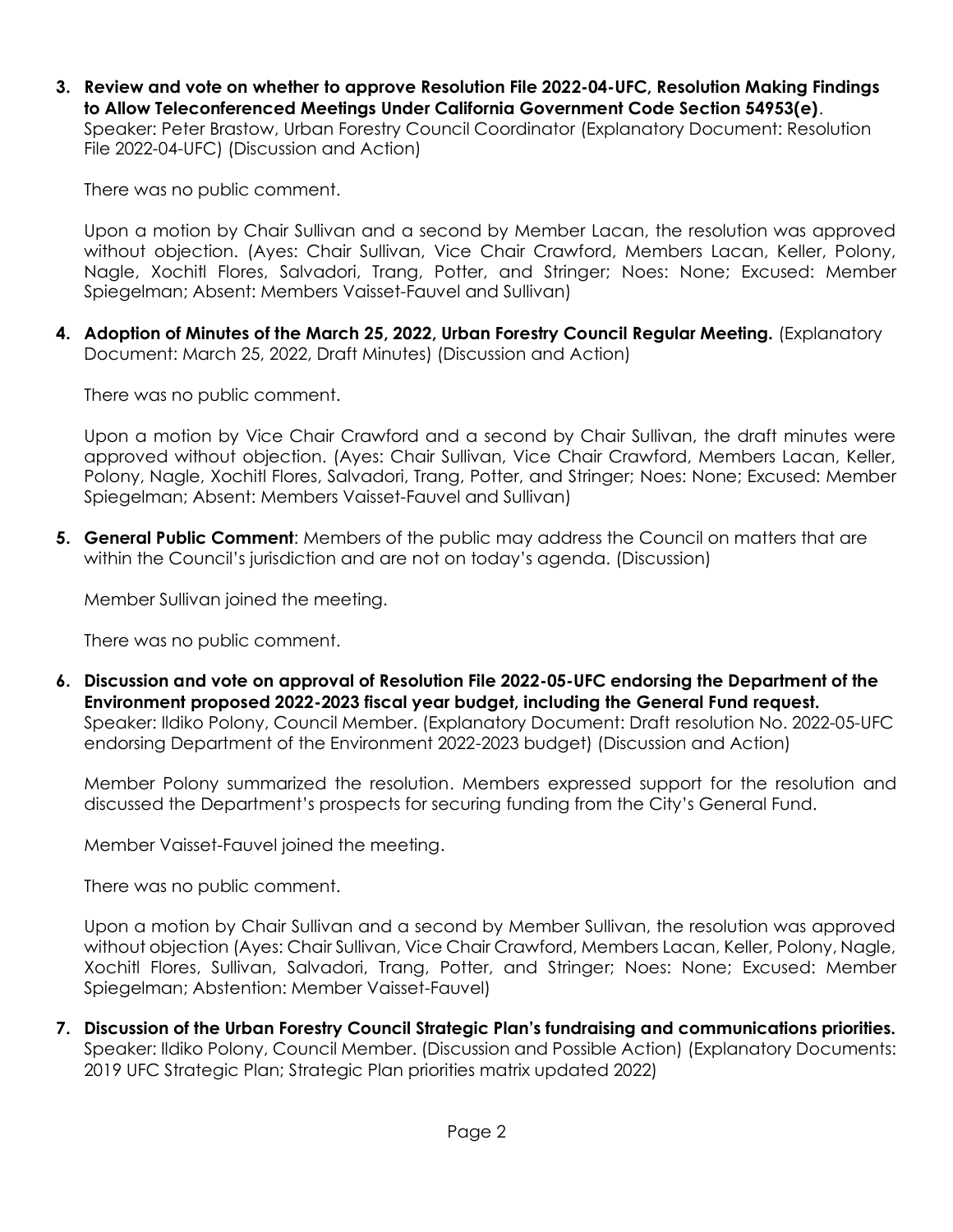Member Polony and Chair Sullivan described the Planning and Funding Committee's plan to present the Council's fundraising and communications priorities to the Board of Supervisors.

Member Stringer asked for clarification about tree planting goals and organizations that may help implement the plan. Chair Sullivan and Vice Chair Crawford discussed strategies to secure funding and meet planting goals.

Members Xochitl Flores, Vaisset-Fauvel, and Salvadori discussed the role of Friends of the Urban Forest and similar organizations in supporting tree planting efforts. Vice Chair Crawford described the respective roles of City staff, Workforce Development partners, and community groups, and offered to distribute a Department of Public Works planting strategy pamphlet to Council members for review.

Members Stringer and Vaisset-Fauvel expressed support for a tree planting pilot program to demonstrate efficiency. Member Trang noted that a long-term plan is needed to ensure trees are maintained after they are planted.

Member Polony asked Vice Chair Crawford to distribute his pamphlet so Council members can be provide feedback by the next Planning and Funding Committee meeting. Vice Chair Crawford confirmed he would forward the pamphlet to Peter Brastow and Commission Affairs Officer Kyle Wehner for distribution.

There was no public comment.

- **8. Update and discussion of the 2021 Climate Action Plan urban forestry actions**. (Discussion and Possible Action) (Explanatory Document: 2021 Climate Action Plan)
	- **a. Presentation and Discussion of the draft implementation plan including urban forestry actions of the 2021 Climate Action Plan Healthy Ecosystems Chapter.** Speaker: Peter Brastow, Urban Forestry Council Coordinator and Senior Environmental Specialist, Department of the Environment.

Peter Brastow introduced Jesus Lozano, the new Urban Forestry Council Coordinator. Jesus introduced himself.

Peter presented on the Climate Action Plan's implementation timeline, strategies and actions of the Healthy Ecosystems Chapter concerning urban forestry, and the role of the Council in supporting the implementation of these strategies.

Vice Chair Crawford and Member Polony discussed how the Council can best support strategies related to urban forestry.

Chair Sullivan and Members Lacan and Salvadori recommended agendizing this item for the next Council meeting to permit a more in-depth discussion. Peter confirmed this will be agendized at the next meeting.

Member Potter exited the meeting.

**b. Presentation and Discussion of the Climate Action Plan urban forestry action: to create a City-managed and -dedicated street tree nursery.** Speaker Nicholas Crawford, San Francisco Public Works and Vice Chair of the Council.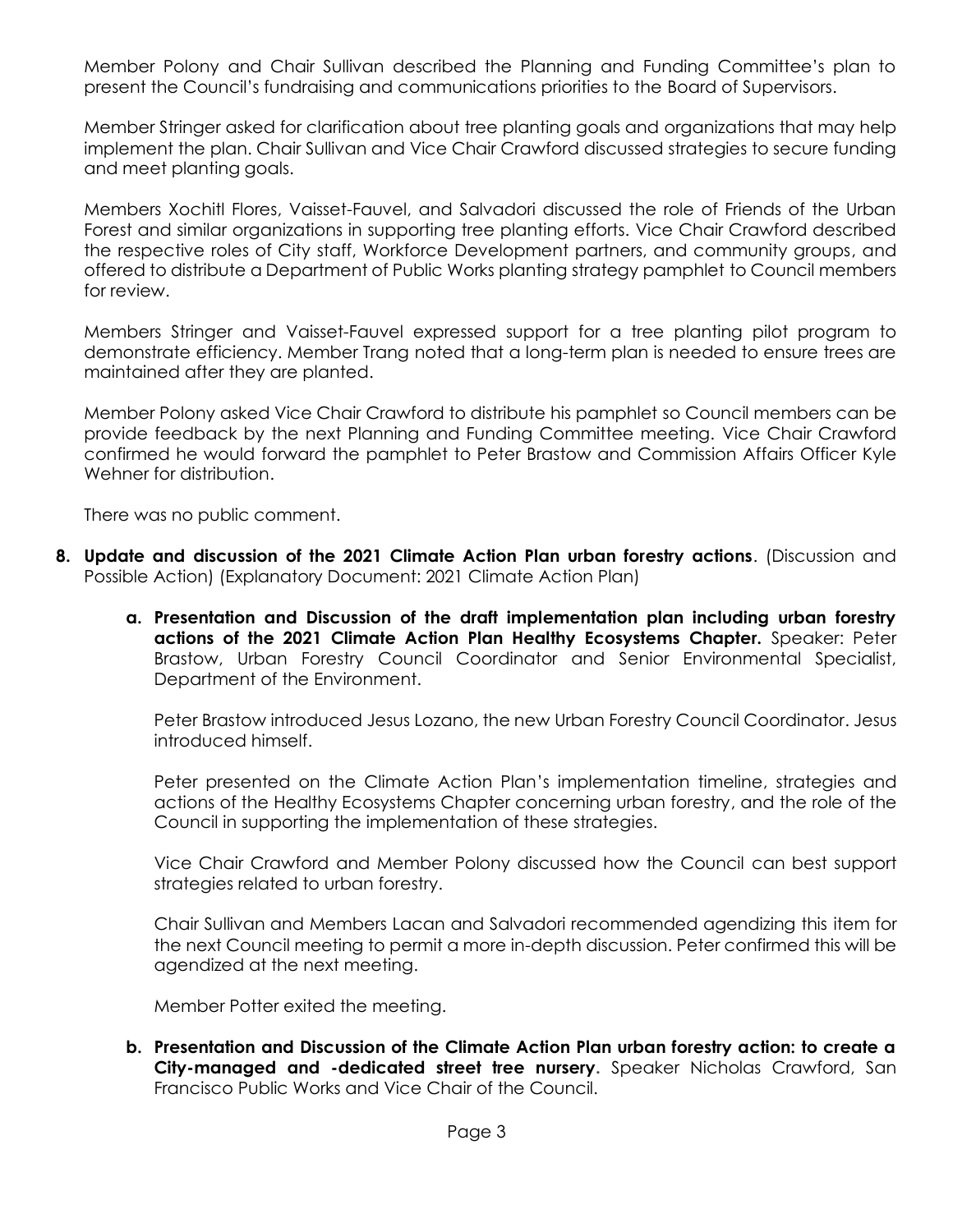Vice Chair Crawford presented on the Department of Public Works' plan for the South of Market Street Tree Nursery.

Member Salvadori asked about the location of a fence at the nursery's perimeter. Vice Chair Crawford confirmed that Caltrans will permit a straight fence spanning the plaza's edge, but added that a decision on the fence's location may not be final.

Member Sullivan noted that a robust fence will be needed to protect the nursery and asked about tree purchasing. Vice Chair Crawford said he hopes desired species will be purchased from local growers.

Member Salvadori asked about funding for an adjacent dog park. Vice Chair Crawford said there is separate funding available to support the dog park but it must be packaged with funding for the nursery.

Member Xochitl Flores expressed support for the use of art to enliven the surrounding area.

Member Stringer and Vice Chair Crawford discussed the use of pallets, the use of different plants, program staffing, and the problem of litter from the highway.

There was no public comment.

Member Sullivan exited the meeting.

**9. Discussion of the new Department of Sanitation and Streets and its responsibilities alongside the Department of Public Works, and the question of Urban Forestry Council representation from each Department.** Speaker: Nicholas Crawford, Department of Public Works and Vice Chair of the Urban Forestry Council. (Discussion and Possible Action)

Vice Chair Crawford discussed the prospect of expanding the Urban Forestry Council to include a representative of the Department of Public Works and an additional representative of the new Department of Sanitation and Streets.

Peter Brastow clarified that the Council does not have a resolution prepared to support this action but noted that a motion expressing support for an additional seat can still be made.

Vice Chair Crawford made a motion for the Urban Forestry Council to support having a representative of both the Department of Sanitation and Streets and the Department of Public Works, increasing the number of seats by one.

Member Lacan said the process seems rushed. Peter said an even number of seats may be problematic but noted that the City Attorney's Office will need to approve any changes.

Member Xochitl Flores asked whether the language of the motion can be revised. Peter recommended removing "increasing the number of seats by one" from the motion. Vice Chair Crawford agreed with this change.

There was no public comment.

Upon a motion by Vice Chair Crawford and a second by Member Nagle, the motion for the Urban Forestry Council to support having a representative of both the Department of Sanitation and Streets and the Department of Public Works was approved without objection. (Ayes: Chair Sullivan,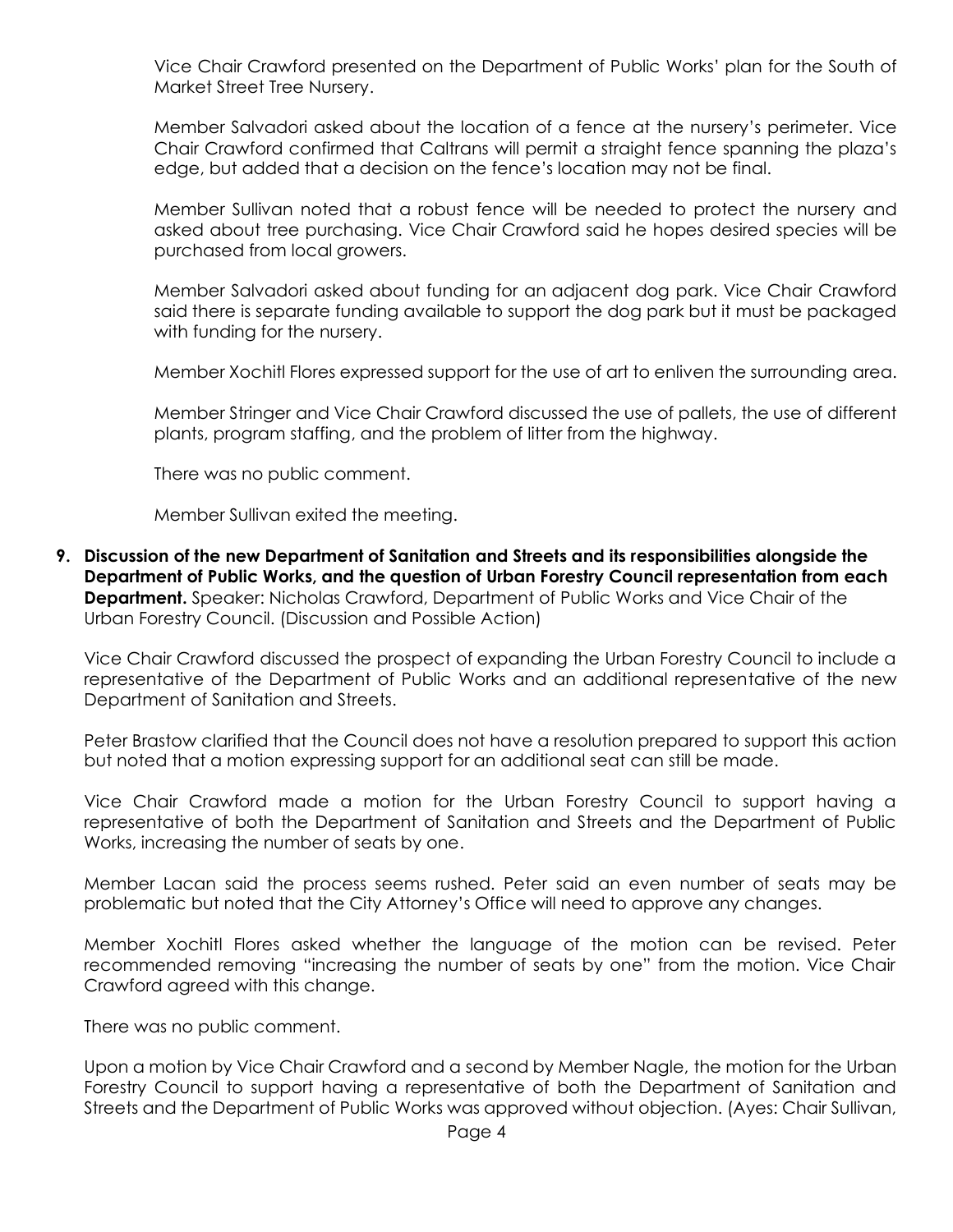Vice Chair Crawford, Members Lacan, Keller, Vaisset-Fauvel, Polony, Nagle, Xochitl Flores, Salvadori, Trang, and Stringer; Noes: None; Excused: Members Sullivan, Spigelman, and Potter)

Member Salvadori exited the meeting.

### **10. Committee Reports:** (Discussion)

**Planning & Funding Committee.** Speaker: Igor Lacan, Committee Chair.

Member Polony and Peter Brastow provided an update on the Planning & Funding Committee on behalf of Member Lacan.

**Landmark Tree Ad Hoc Committee.** Speaker: Mike Sullivan, Committee Chair.

Peter provided an update on the Landmark Tree Ad Hoc Committee on behalf of Member Sullivan.

There was no public comment.

**11. Staff Report on recent work performed by the Urban Forestry Program on behalf of the Urban Forestry Council.** Speaker: Peter Brastow, Urban Forestry Coordinator, San Francisco Department of the Environment (Discussion)

Peter Brastow noted that Jesus Lozano will begin his role as Urban Forestry Council Coordinator on June 13. Peter asked Council members appointed by the Board of Supervisors who wish to remain on the Council to submit applications to Peter and soon as possible. Peter also discussed preparations for the 2022 Urban Forestry Council Annual Report.

There was no public comment.

### **12. Urban Forestry Council Member Announcements**. (Discussion)

Vice Chair Crawford reported that Supervisor Peskin recently introduced a measure to merge the Department of Public Works and the Department of Sanitation and Streets and discussed implications for the Council. Vice Chair Crawford also provided an update on behested payments legislation.

There was no public comment.

### **13. New Business/Future Agenda Items.** (Discussion and Possible Action)

Member Polony expressed support for a future agenda item to discuss the effect of behested payments legislation on street tree planting. Members Lacan and Vaisset-Fauvel expressed support for having an attorney weigh in on this issue. Vice Chair Crawford suggested consulting the City Attorney.

Peter Brastow reviewed future agenda items.

There was no public comment.

### **14. Adjournment.**

The meeting was adjourned at 11:32 a.m.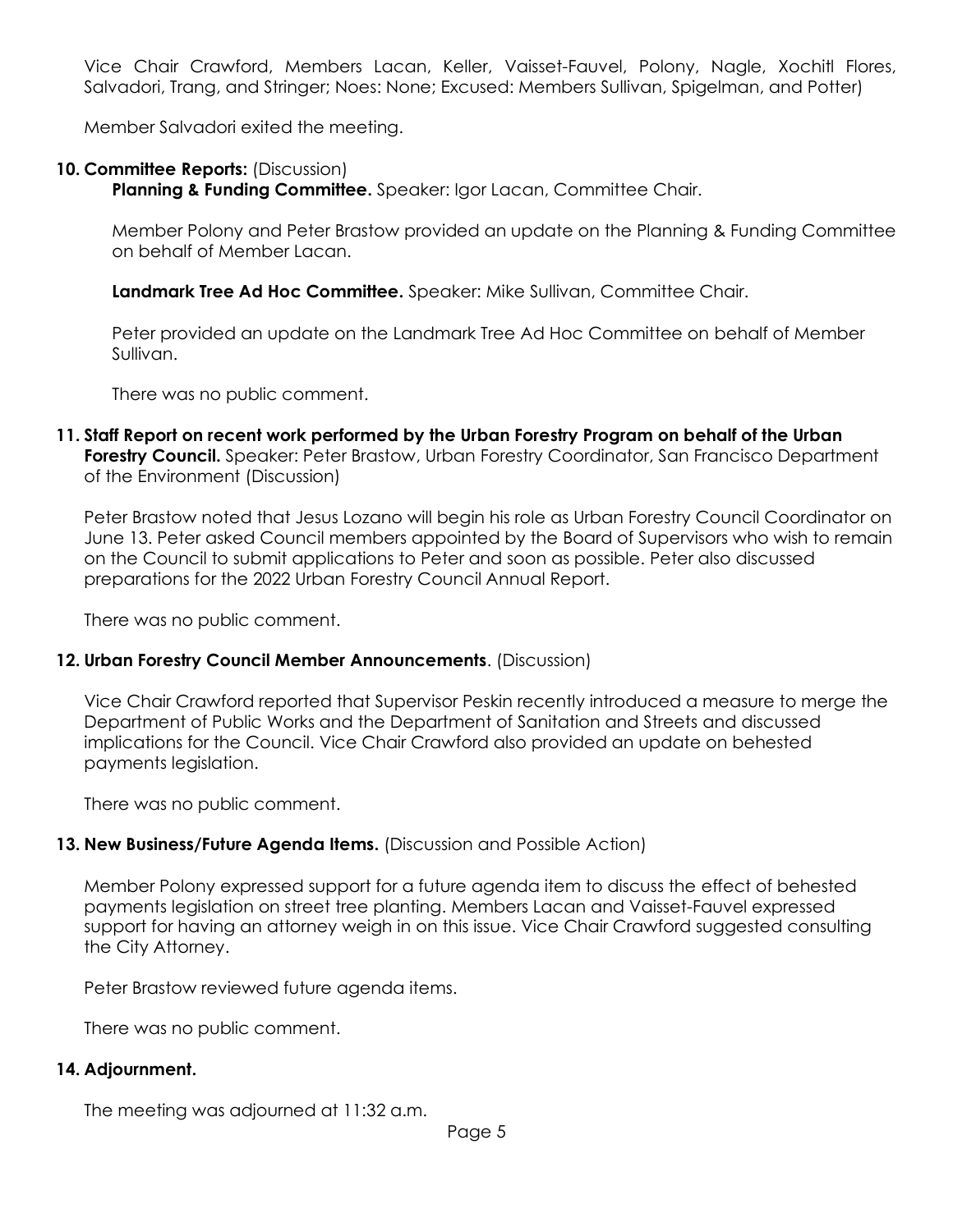**The next meeting of the Urban Forestry Council is scheduled for Tuesday, June 28, 2022, at 6:00 p.m. Find out about upcoming deadlines, public hearings, and meetings. Search the SFEnvironronment.org website archived minutes and agenda.**

# **Remote Access to Information and Participation**

This meeting will be held remotely using video conferencing, through the WebEx Meetings platform, and by telephone for members of the public who are unable to attend using computers or smart devices.

## **Attending the Meeting: Watch or Listen**

Members of the public have the following options for attending the meeting:

Option 1: Watch the meeting using a computer or smart device by clicking on the following link:

## **<https://ccsf.webex.com/ccsf/onstage/g.php?MTID=e02239f51cb2fb58de9e3a63b3d98615e>**

- If you are able to and would like to watch via your computer, please follow these instructions: (i) Click on the link above; (ii) Enter your first name, last name, and email address if desired; (iii) Click "Join by Browser" (directly beneath the "Join Now" button);
- If you are able to watch via your smart mobile device: (i) Download the Webex Meetings application; (ii) Click on the link above; (iii) Click "Join"; (iv) Enter your name and email; (v) Click "Ready to Join."

Option 2: Join the meeting by phone if you do not have access to a computer or smart device:

Dial: **415-655-0001** and then enter the Access Code: **2490 756 4160**

## **Participating During Public Comment**

Members of the public will have opportunities to participate during public comment. The public is asked to wait for the particular agenda item before making a comment on that item. Comments will be addressed in the order they are received. When the moderator announces that the Committee is taking public comment, members of the public can:

> Participate over the phone by pressing \*3 (this step is very important, as it will activate the "Raise Hand" icon in the Participant window).

Depending on the number of people also in line ahead of you, you may have to wait before it is your opportunity to speak. When it is your turn, you will be notified that your line has been unmuted, and it will be your opportunity to speak. Your line will be muted again when your allotted time expires.

Copies of explanatory documents are available, (1) on the Urban Forestry Council webpage [https://sfenvironment.org/about/taskforce/urban-forestry-council;](https://sfenvironment.org/about/taskforce/urban-forestry-council) or (2) upon request to the Commission Affairs Officer, at telephone number 415-355-3700, or via e-mail at kyle.wehner@sfgov.org.

### **Important Information**

The ringing of and use of cell phones, pagers and similar sound-producing electronic devices are prohibited at this meeting. Please be advised that the Chair may order the removal from the meeting room of any person(s) responsible for the ringing or use of a cell phone, pager, or other similar soundproducing electronic devices.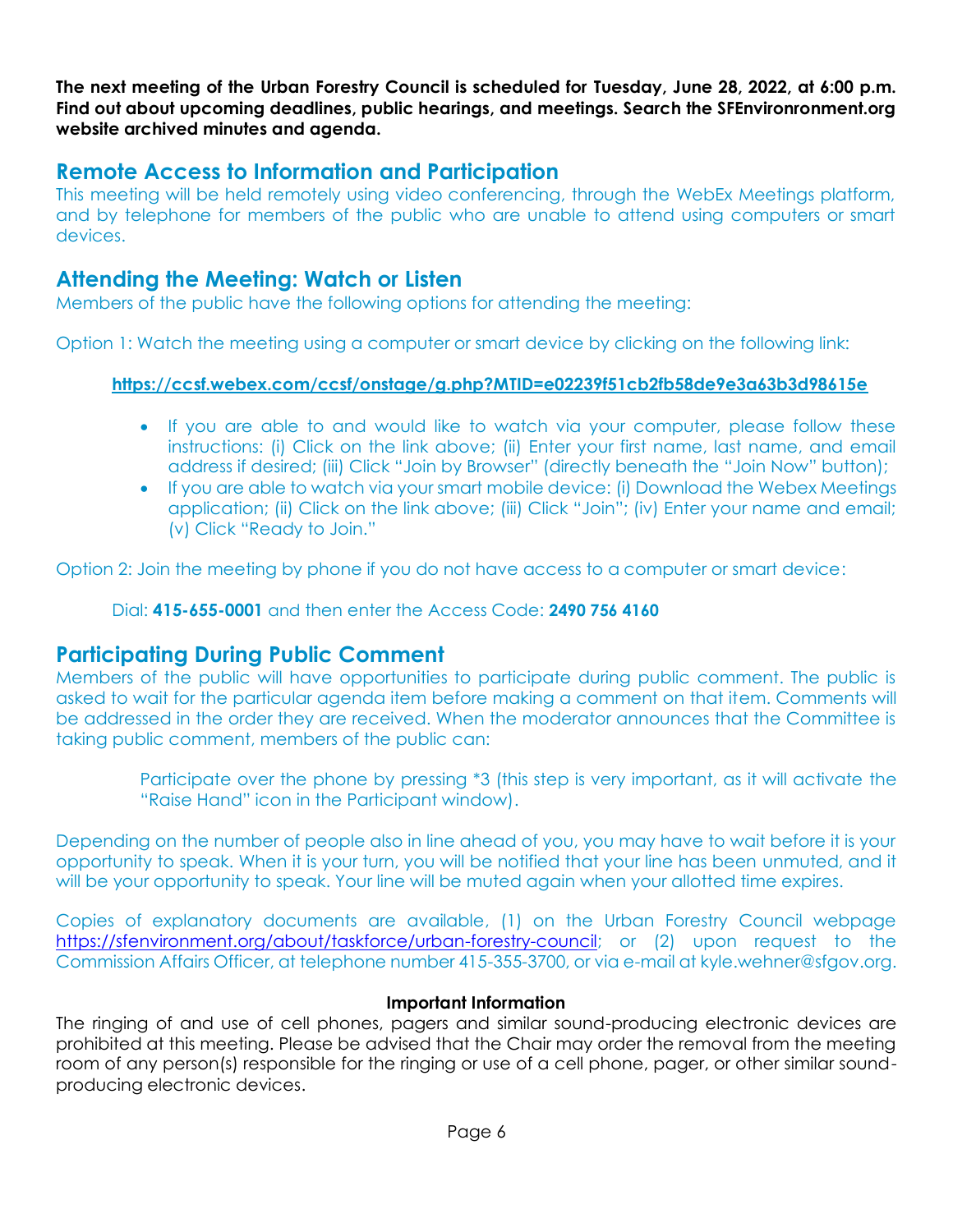### **Public Comment**

At this time, members of the public may address the Committee on items of interest that are within the subject matter jurisdiction of the Committee but are not on today's agenda, including to request items they may wish to be on a future agenda. Public comment will be taken following each agendized item. Each member of the public may address the Committee for up to three minutes, unless otherwise announced by the Chair. If it is demonstrated that the comments by the public will exceed 15 minutes, the Chair may continue Public Comment to another time during the meeting.

NOTE: Persons unable to attend the meeting may submit to the Committee, by the time the proceedings begin, written comments regarding the agenda items above. These comments will be made a part of the official public record and shall be brought to the attention of Committee Members. Any written comments should be sent to: Commission Affairs Manager, Department of the Environment, kyle.wehner@sfgov.org, by 5:00 p.m. on the day prior to the hearing. Written public comment received by the Council will be posted as an attachment to the minutes.

The Brown Act forbids the Committee from taking any action or discussing any item or issue not appearing on the posted agenda. This rule applies to issues raised in public comment as well. In response to public comment, not on an agendized item, the Committee is limited to:

- 1. Briefly responding to statements made or questions posed by members of the public, or
- 2. Request staff to report back on a matter at a subsequent meeting, or
- 3. Directing staff to place the item or issue on a future agenda (Government Code Section 54954.2(a).)

### **Disability Access**

The Urban Forestry Council meetings will be held virtually. The Committee meeting rooms are closed.

The following services are available on request 48 hours prior to the meeting; except for Monday meetings, for which the deadline shall be 4:00 p.m. of the last business day of the preceding week: For American sign language interpreters or the use of a reader during a meeting, a sound enhancement system, and/or alternative formats of the agenda and minutes, please contact the Department of Environment at (415) 355-3700 or kyle.wehner@sfgov.org to arrange for the accommodation. Late requests will be honored, if possible.

In order to assist the City's efforts to accommodate persons with severe allergies, environmental illnesses, multiple chemical sensitivity or related disabilities, attendees at public meetings are reminded that other attendees may be sensitive to various chemical-based products. Please help the City accommodate these individuals. Individuals with chemical sensitivity or related disabilities should call the Mayor's Office on Disability at (415) 554-6789 or (415) 554-6799 (TTY) for additional information.

## **Language Access**

Per the Language Access Ordinance (Chapter 91 of the San Francisco Administrative Code), Chinese, Spanish and or Filipino (Tagalog) interpreters will be available upon requests. Meeting Minutes may be translated, if requested, after they have been adopted by the Commission. Assistance in additional languages may be honored whenever possible. To request assistance with these services please contact the Commission Affairs Manager at 415-355-3700 or kyle.wehner@sfgov.org, at least 48 hours in advance of the hearing. Late requests will be honored if possible.

## **語言服務**

根據語言服務條例(三藩市行政法典第91章),中文、西班牙語和/或菲律賓語 (泰加洛語)傳譯人員在收到要求 後將會提供傳譯服務。翻譯版本的會議記錄可在委員會通過後透過要求而提供。其他語言協助在可能的情況下也